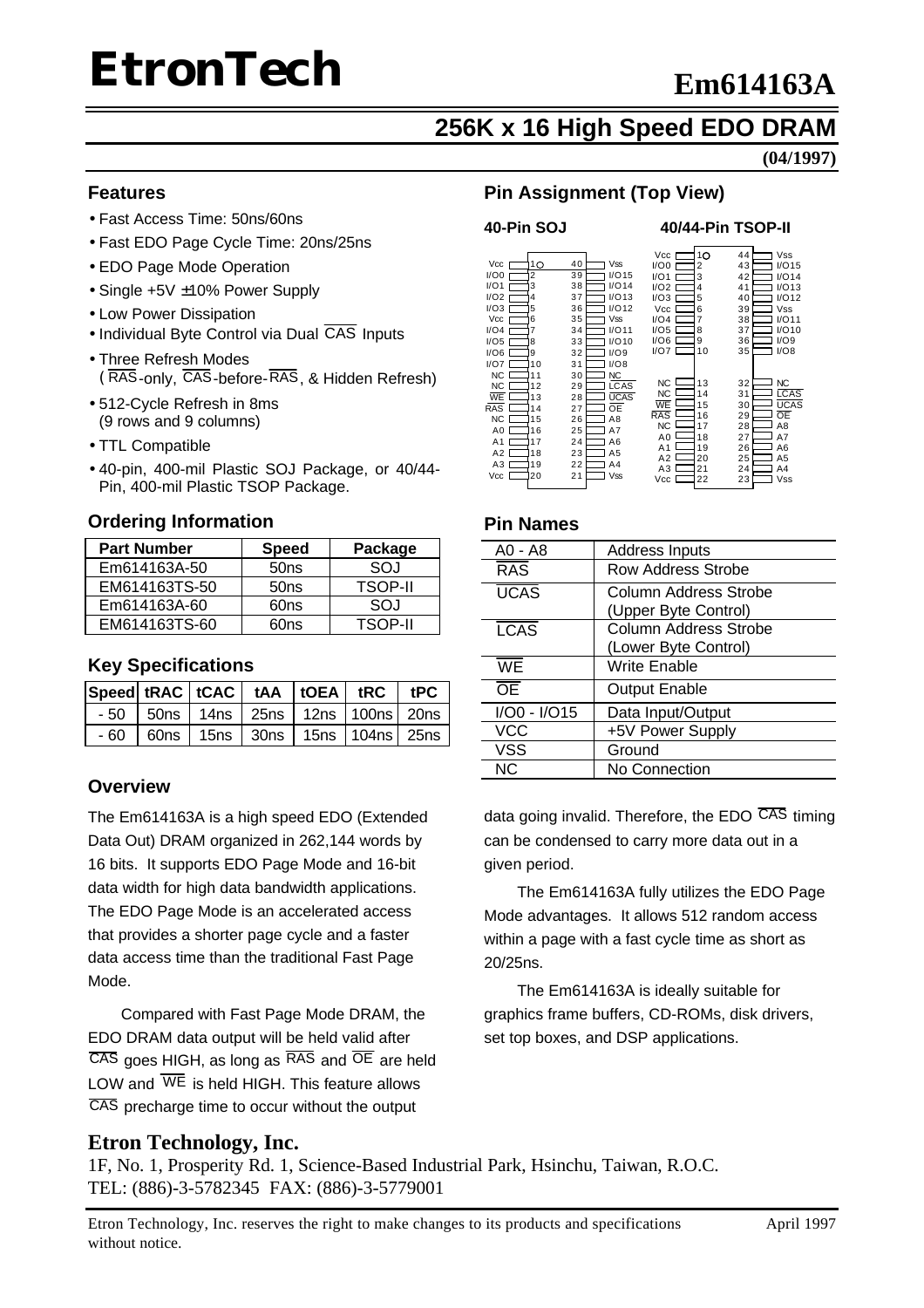#### **Block Diagram**

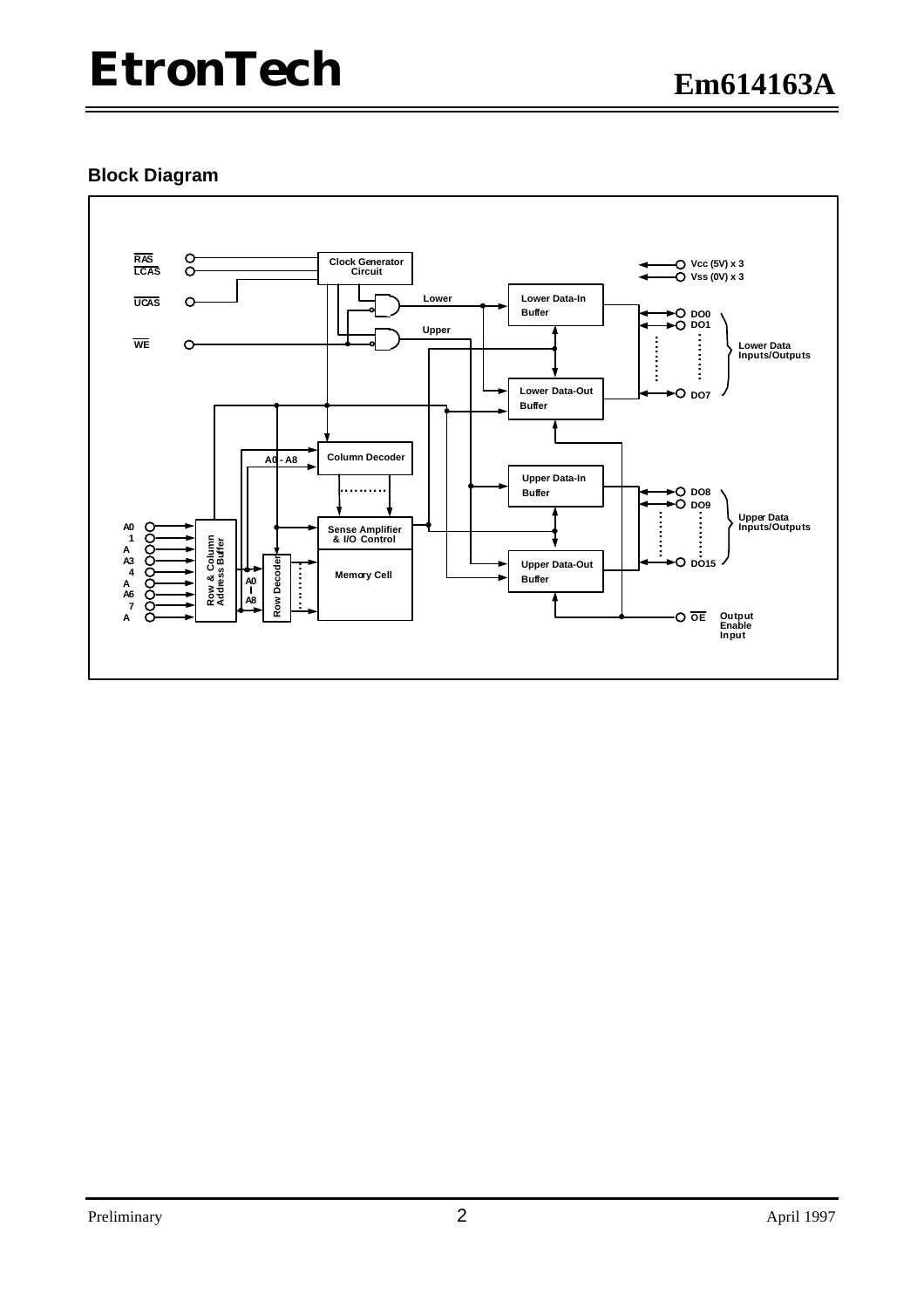#### **Absolute Maximum Ratings**

| <b>Parameter</b>                        | Symbol | Value            | Unit |
|-----------------------------------------|--------|------------------|------|
| Voltage on any pin relative to $V_{SS}$ |        | $-0.5$ to $+7.0$ |      |
| Supply voltage relative to $V_{SS}$     | √cc.   | $-0.5$ to $+7.0$ |      |
| Short circuit output current            | דו וח  | 50               | mA   |
| Power dissipation                       |        | 1.0              | W    |
| Operating temperature                   | וסר    | 0 to $+70$       | °C   |
| Storage temperature                     | STG    | $-55$ to $+125$  | °C   |

#### **Capacitance**

 $(Ta = 25^{\circ}C;$  Vcc =  $5V\pm10\%;$  f = 1MHz)

| <b>Parameter</b>                            | Symbol   Typ   Max   Unit |   |    |    | <b>Note</b> |
|---------------------------------------------|---------------------------|---|----|----|-------------|
| Input capacitance (A0 - A8)                 | C۱4                       |   | -5 | рF |             |
| Input capacitance (RAS, UCAS, LCAS, WE, OE) | $C_{12}$                  | Ð |    | рF |             |
| Output capacitance(I/O0 - I/O15)            | Cı∕∩                      |   |    | рF | 12          |

**Notes:**

1. Capacitance measured with Boonton Meter or effective capacitance measuring methods.

2.  $\overline{LCAS} = \overline{UCAS} = V_{IH}$  to disable Dout.

#### **Truth Table**

|                              |           |                                 |                   |                   |                   |                   |                | <b>Addresses</b> |                                            |                |
|------------------------------|-----------|---------------------------------|-------------------|-------------------|-------------------|-------------------|----------------|------------------|--------------------------------------------|----------------|
| <b>Function</b>              |           | <b>RAS</b>                      | <b>LCAS</b>       | <b>UCAS</b>       | <b>WE</b>         | $\overline{OE}$   | t <sub>R</sub> | tc               | <b>DQs</b>                                 | <b>Notes</b>   |
| Standby                      |           | H                               | $H\rightarrow X$  | $H\rightarrow X$  | X                 | X                 | X              | X                | High-Z                                     |                |
| Read: Word                   |           |                                 |                   | L                 | Η                 |                   | <b>ROW</b>     | COL              | Data-outt                                  |                |
| Read: Lower Byte             |           | L                               | L                 | Н                 | H                 | L                 | <b>ROW</b>     | COL              | Lower byte, data-out<br>Upper byte, high-Z |                |
| Read: Upper Byte             |           | L                               | Н                 | L                 | н                 | L                 | <b>ROW</b>     | COL              | Lower byte, high-Z<br>Upper byte, data-out |                |
| Write: Word<br>(Early Write) |           | L                               | L                 | L                 | L                 | X                 | <b>ROW</b>     | COL              | Data-in                                    |                |
| Write: Lower Byte<br>(Early) |           | L                               | L                 | Н                 | L                 | X                 | <b>ROW</b>     | COL              | Lower byte, data-in<br>Upper byte, high-Z  |                |
| Write: Upper Byte<br>(Early) |           | L                               | Н                 | L                 | L                 | X                 | <b>ROW</b>     | COL              | Lower byte, high-Z<br>Upper byte, data-in  |                |
| <b>Read Write</b>            |           |                                 |                   |                   | $H \rightarrow L$ | $L \rightarrow H$ | <b>ROW</b>     | $\overline{COL}$ | Data-out, Data-in                          | 1, 2           |
| EDO-Page-                    | 1st Cycle |                                 | $H \rightarrow L$ | $H \rightarrow L$ | н                 |                   | <b>ROW</b>     | COL              | Data-out                                   | $\overline{2}$ |
| Mode Read                    | 2nd Cycle |                                 | $H \rightarrow L$ | $H \rightarrow L$ | Η                 |                   | n/a            | COL              | Data-out                                   | $\overline{2}$ |
| EDO-Page-                    | 1st Cycle |                                 | $H \rightarrow L$ | $H \rightarrow L$ |                   | X                 | <b>ROW</b>     | COL              | Data-in                                    | 1              |
| Mode Write                   | 2nd Cycle |                                 | $H \rightarrow L$ | $H \rightarrow L$ |                   | X                 | n/a            | COL              | Data-in                                    | 1              |
| EDO-                         | 1st Cycle | L                               | $H \rightarrow L$ | $H \rightarrow L$ | $H \rightarrow L$ | $L \rightarrow H$ | <b>ROW</b>     | <b>COL</b>       | Data-out, Data-in                          | 1, 2           |
| Page-Mode<br>Read-Write      | 2nd Cycle | L                               | $H\rightarrow L$  | $H \rightarrow L$ | $H\rightarrow L$  | $L\rightarrow H$  | n/a            | COL              | Data-out, Data-in                          | 1, 2           |
| Hidden                       | Read      | $L \rightarrow H \rightarrow L$ |                   | L                 | H                 |                   | <b>ROW</b>     | COL              | Data-out                                   | $\overline{2}$ |
| Refresh                      | Write     | $\rightarrow$ H $\rightarrow$ L |                   |                   |                   | X                 | <b>ROW</b>     | COL              | Data-in                                    | 1, 3           |
| RAS# only refresh            |           |                                 | H                 | Η                 | Χ                 | X                 | <b>ROW</b>     | n/a              | High-Z                                     |                |
| <b>CBR Refresh</b>           |           | $H \rightarrow L$               |                   | L                 | X                 | X                 | X              | X.               | High-Z                                     | 4              |

#### **Note:**

1. These WRITE cycles may also be BYTE WRITE cycles (either LCAS or UCAS active).

2. These READ cycles may also be BYTE READ cycles (either  $\overline{LCAS}$  or  $\overline{UCAS}$  active).

3. EARLY WRITE only.

4. At least one of the two CAS signals must be active (LCAS or UCAS).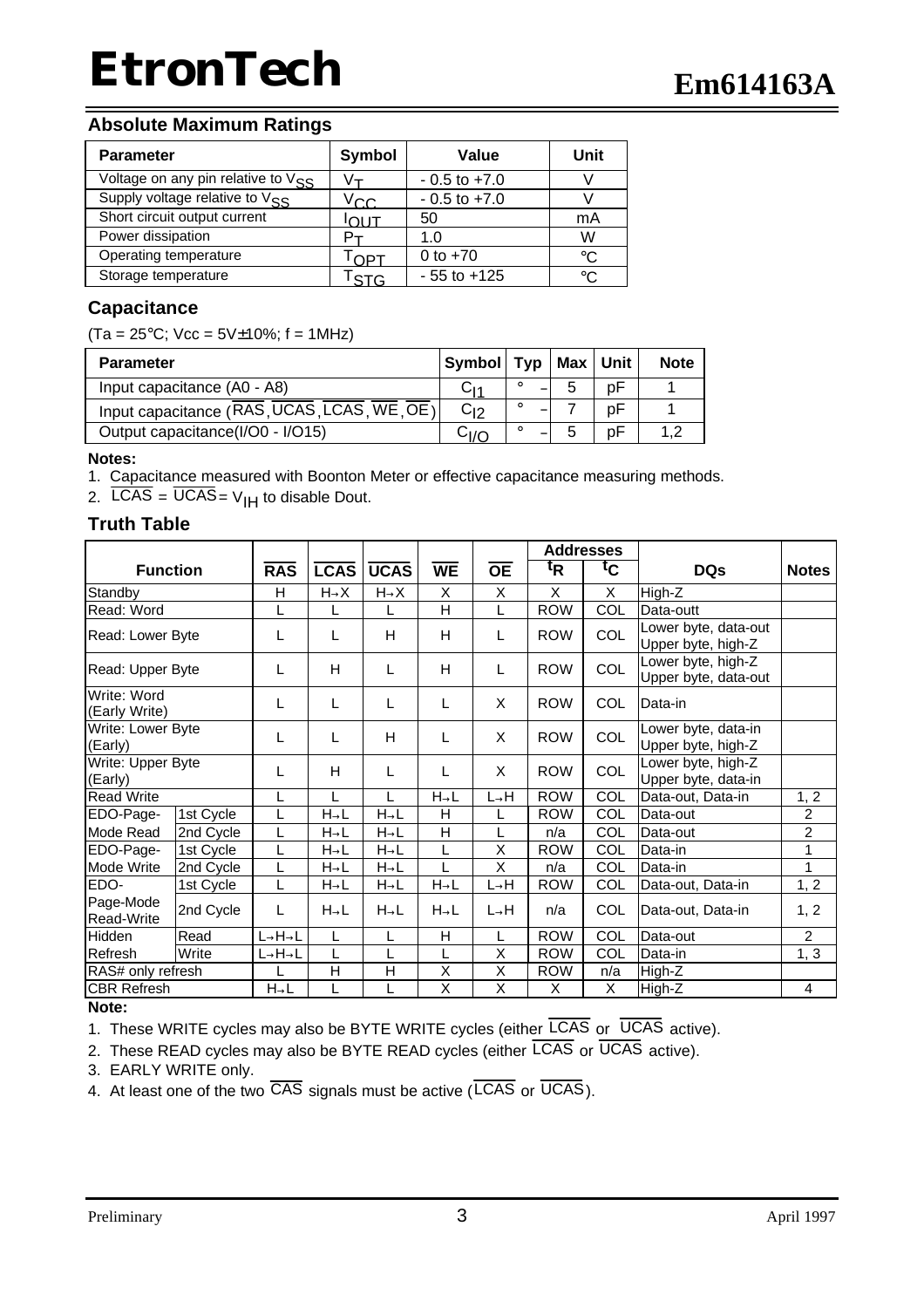#### **Recommended Operating Conditions**

| <b>Parameter</b>   | Symbol | Min    | Tvp | <b>Max</b>      | Unit | <b>Notes</b> |
|--------------------|--------|--------|-----|-----------------|------|--------------|
| Supply voltage     | vss    |        |     |                 |      |              |
|                    | $'$ CC | 4.5    | 5.0 | 5.5             |      |              |
| Input high voltage | ∨́ιн   | 2.4    |     | $V_{C,C}$ + 0.3 |      |              |
| Input low voltage  |        | $-0.5$ | Đ   | 0.8             |      | 1, 3         |

#### **Notes:**

- 1. All voltage referenced to  $VSS$ .
- 2. The supply voltage with all  $V_{CC}$  pins must be the same level. The supply voltage with all  $V_{SS}$  pins must be the same level.
- 3.  $V_{II}$  Min. = 1.2V for pulse width  $\mathbf{i}$  80 ms.

#### **DC Characteristics**

 $T_A = 0$  to +70°C; Vcc = +5V  $\pm$  10%, Vss = 0V

|                                   |                  |                                                                                                                 |       | Em614163A      |       |               |        |            |
|-----------------------------------|------------------|-----------------------------------------------------------------------------------------------------------------|-------|----------------|-------|---------------|--------|------------|
| Parameter                         | Symbol           | <b>Test Conditions</b>                                                                                          |       | $-50$          | - 60  |               |        | Unit Notes |
|                                   |                  |                                                                                                                 | Min   | <b>Max</b>     | Min   | <b>Max</b>    |        |            |
| Operating current                 | ICC1             | RAS cycling<br>LCAS, UCAS cycling<br>${}^{\text{t}}$ RC = min.                                                  |       | 180            | ÷,    | 150           | mA     | 1, 2       |
| Standby current                   | ICC <sub>2</sub> | $RAS$ , $LCAS$ , $\overline{UCAS}$ = $VIH$<br>Dout = $High-Z$                                                   |       | $\mathfrak{p}$ |       | $\mathcal{P}$ | mA     |            |
|                                   |                  | $\overline{RAS}$ , $\overline{LCAS}$ , $\overline{UCAS}$ , $\overline{OE}$ =<br>$VCC - 0.2V$<br>$Dout = High-Z$ |       | 1              |       | 1             | mA     |            |
| RAS-only refresh<br>current       | ICC <sub>3</sub> | $\overline{\text{RAS}}$ cycling, $\overline{\text{CAS}}$ = VIH<br>${}^{\text{t}}$ RC = min.                     |       | 180            | ÷     | 150           | mA     | 2          |
| Standby current                   | ICC <sub>5</sub> | $RAS = VIH$<br>$\overline{LCAS}$ , UCAS = VIL<br>$Dout = enable$                                                |       | 5              |       | 5             | mA     | 1          |
| CAS-before-RAS<br>refresh current | ICC6             | ${}^{\text{t}}$ RC = min.<br>RAS, CAS cycling                                                                   |       | 180            |       | 150           | mA     |            |
| Fast page mode<br>current         | ICC7             | $tPC = min$ .                                                                                                   |       | 180            |       | 150           | mA     | 1, 3       |
| Input leakage<br>current          | ILI              | <b>Ũ</b> ni ŨCC<br>$0V_1$                                                                                       | $-10$ | 10             | $-10$ | 10            | μA     |            |
| Output leakage<br>current         | <b>ILO</b>       | $0V_i$ $\tilde{Q}$ but <sub>i</sub> $\tilde{Q}$ CC<br>Dout = Disable                                            | $-10$ | 10             | $-10$ | 10            | μA     |            |
| Output high voltage               | VOH              | $IOH = -2.5 mA$                                                                                                 | 2.4   |                | 2.4   |               | $\vee$ |            |
| Output low voltage                | <b>VOL</b>       | $1OL = + 2.1 mA$                                                                                                |       | 0.4            |       | 0.4           | V      |            |

#### **Notes:**

- 1.  $ICC$  depends on output load condition when the device is selected.  $ICC$ -max is specified at the output open condition.
- 2. Address can be changed once or less while  $RAS = V_{\parallel L}$ .
- 3. Address can be changed once or less while  $\overline{LCAS}$  and  $\overline{UCAS} = V_{\overline{IH}}$ .
- 4. All the V<sub>CC</sub> pins shall be supplied with the same voltage. And all the V<sub>SS</sub> pins shall be supplied with the same voltage.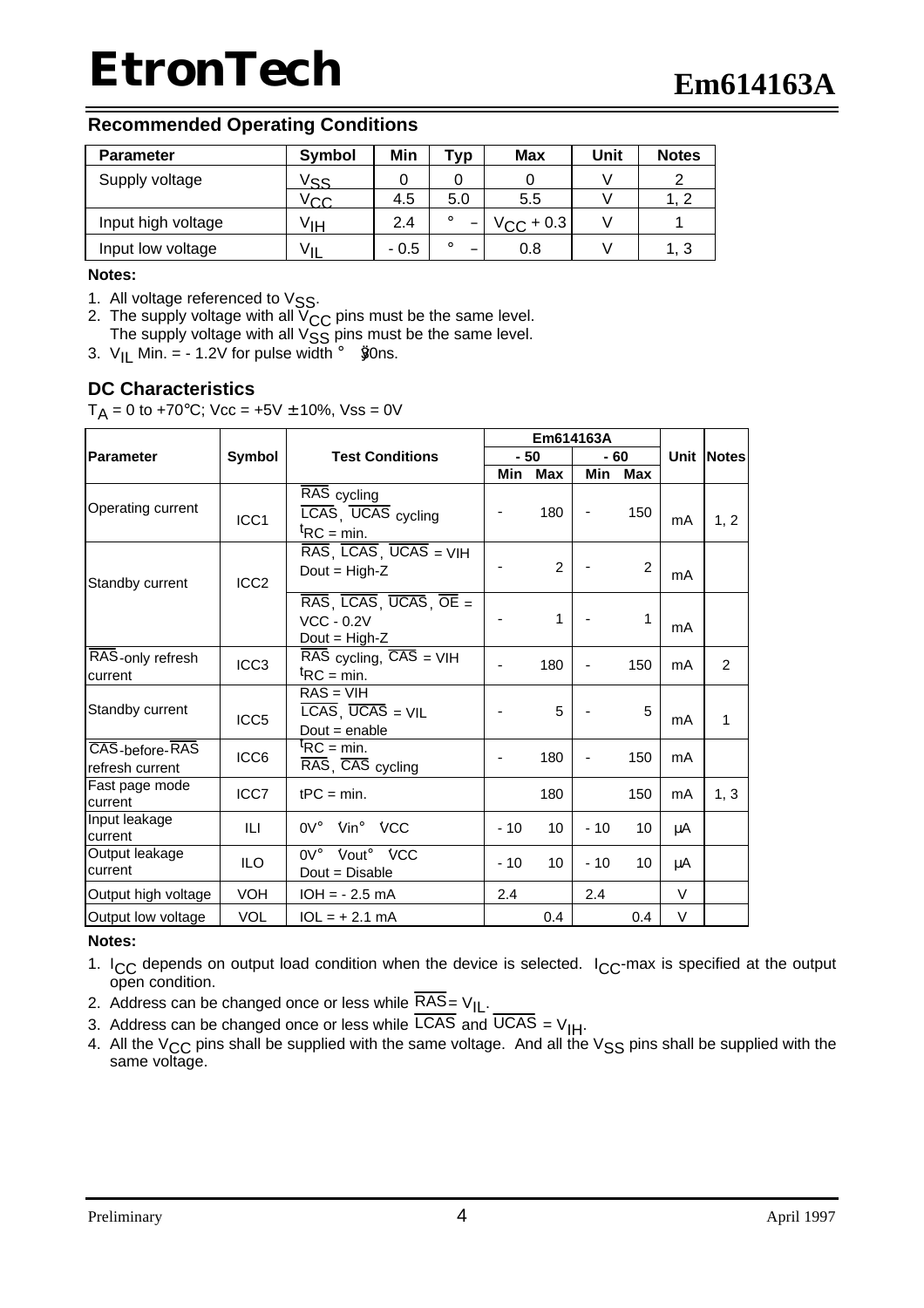### **AC Characteristics (2, 3, 4, 5)**

**(Ta = 0 to +70°C; Vcc = 5V±10%, Vss = 0V)**

#### **Test Conditions**

- 
- Input rise and fall times: 5ns Output load: 2 TTL loads and 100pF<br>• AC test condition, input pulse levels 0V to 3V Output timing reference levels:  $V_{\text{OH}}$
- - Output timing reference levels:  $V_{OH} = 2.0V$  $V_{OL} = 0.8V$

#### **Read, Write, Read-Modify-Write and Refresh Cycles (Common Parameters)**

|                                      |                  |             | Em614163A                |                          |                          |      |                |
|--------------------------------------|------------------|-------------|--------------------------|--------------------------|--------------------------|------|----------------|
| <b>Parameter</b>                     | Symbol           |             | $-50$                    |                          | $-60$                    | Unit | <b>Notes</b>   |
|                                      |                  | Min         | <b>Max</b>               | Min                      | <b>Max</b>               |      |                |
| Random read or write cycle time      | ${}^t$ RC        | 100         |                          | 104                      |                          | ns   | $\mathbf 1$    |
| RAS precharge time                   | <sup>t</sup> RP  | 40          |                          | 40                       |                          | ns   |                |
| RAS pulse width                      | t <sub>RAS</sub> | 50          | 100,000                  | 60                       | 100,000                  | ns   | 6              |
| U/LCAS pulse width                   | t <sub>CAS</sub> | 8           | 100,000                  | 10                       | 100,000                  | ns   | $\overline{7}$ |
| Row address setup time               | t <sub>ASR</sub> | $\mathbf 0$ |                          | 0                        |                          | ns   |                |
| Row address hold time                | <sup>t</sup> RAH | 8           | $\overline{\phantom{0}}$ | 10                       | $\overline{\phantom{0}}$ | ns   |                |
| Column address setup time            | t <sub>ASC</sub> | $\Omega$    | $\overline{\phantom{0}}$ | 0                        | $\overline{\phantom{0}}$ | ns   | 8              |
| Column address hold time             | <sup>t</sup> CAH | 8           | $\overline{\phantom{0}}$ | 10                       | $\overline{\phantom{0}}$ | ns   | 8              |
| RAS to U/LCAS delay time             | <sup>t</sup> RCD | 14          | 36                       | 14                       | 45                       | ns   | 9              |
| RAS to column address delay time     | <sup>t</sup> RAD | 11          | 25                       | 12                       | 30                       | ns   | 10             |
| Column address to RAS lead time      | <sup>t</sup> RAL | 24          |                          | 30                       |                          | ns   |                |
| RAS hold time                        | <sup>t</sup> RSH | 8           |                          | 10                       |                          | ns   |                |
| U/LCAS hold time                     | t <sub>CSH</sub> | 50          | $\overline{\phantom{0}}$ | 55                       | $\overline{a}$           | ns   |                |
| Column address hold time from<br>RAS | <sup>t</sup> AR  | 40          |                          | 50                       |                          | ns   |                |
| Write command timefrom RAS           | $t_{WCR}$        | 40          | $\overline{\phantom{0}}$ | 50                       | $\overline{a}$           | ns   |                |
| Data-in hold time from RAS           | <sup>t</sup> DHR | 40          | $\overline{a}$           | 50                       | $\overline{a}$           | ns   |                |
| U/LCAS to RAS precharge time         | <sup>t</sup> CRP | 5           | $\overline{a}$           | 5                        | $\overline{a}$           | ns   | 11             |
| OE to Din delay time                 | <sup>t</sup> OED | 8           | $\overline{a}$           | 10                       |                          | ns   |                |
| Transition time (rise and fall)      | $t_T$            | 1           | 50                       | 1                        | 50                       | ns   | 12             |
| Refresh period                       | <sup>t</sup> REF |             | 8                        | $\overline{\phantom{0}}$ | 8                        | ms   |                |
| CAS to output in Low-Z               | t <sub>CLZ</sub> | 0           | ٠                        | 0                        |                          | ns   |                |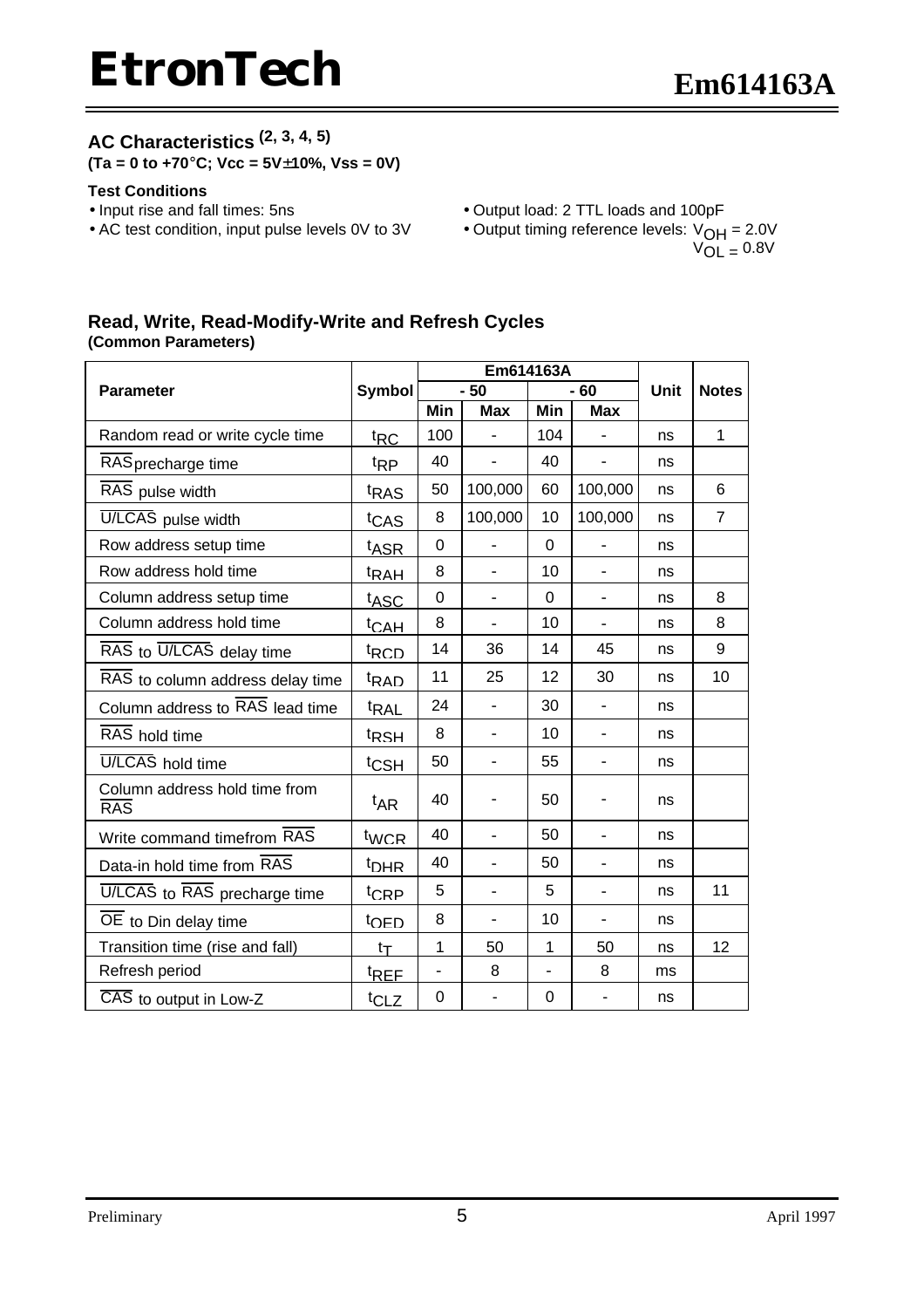### **Read Cycle**

|                                          |                  | Em614163A                |                          |                          |                          |      |              |
|------------------------------------------|------------------|--------------------------|--------------------------|--------------------------|--------------------------|------|--------------|
| <b>Parameter</b>                         | Symbol           |                          | $-50$                    |                          | - 60                     | Unit | <b>Notes</b> |
|                                          |                  | Min                      | Max                      | Min                      | Max                      |      |              |
| Access time from RAS                     | <sup>t</sup> RAC |                          | 50                       |                          | 60                       | ns   | 13           |
| Access time from U/LCAS                  | <sup>t</sup> CAC | $\overline{\phantom{a}}$ | 14                       |                          | 15                       | ns   | 14, 15, 16   |
| Access time from column address          | t <sub>AA</sub>  | $\overline{\phantom{a}}$ | 25                       |                          | 30                       | ns   | 15, 17       |
| Access time from OE                      | <sup>t</sup> OEA | $\overline{\phantom{a}}$ | 12                       | $\overline{\phantom{0}}$ | 15                       | ns   |              |
| Read command setup time                  | <sup>t</sup> RCS | 0                        |                          | $\Omega$                 | $\overline{a}$           | ns   | 8            |
| Read command hold time to U/LCAS         | <sup>t</sup> RCH | $\Omega$                 | $\overline{\phantom{a}}$ | $\Omega$                 | ÷                        | ns   | 11, 18       |
| Read command hold time to RAS            | <sup>t</sup> RRH | $\Omega$                 |                          | $\Omega$                 |                          | ns   | 18           |
| Output buffer turn-off time              | t <sub>OFF</sub> | $\Omega$                 | 8                        | $\Omega$                 | 10                       | ns   | 19           |
| Output buffer turn-off OE                | <sup>t</sup> OEZ | $\mathbf 0$              | 8                        | $\overline{0}$           | 10                       | ns   | 19           |
|                                          |                  |                          |                          |                          |                          |      |              |
| <b>Write Cycle</b>                       |                  |                          |                          |                          |                          |      |              |
| Write command setup time                 | twcs             | 0                        | $\overline{a}$           | 0                        | ÷                        | ns   | 8, 20        |
| Write command hold time                  | twch             | $\overline{7}$           | $\sim$                   | 10                       | ÷                        | ns   | 8            |
| Write command pulse width                | <sup>t</sup> WP  | $\overline{7}$           | $\overline{a}$           | 10                       | $\overline{\phantom{a}}$ | ns   |              |
| Write command to RAS lead time           | t <sub>RWL</sub> | 12                       | $\overline{\phantom{a}}$ | 12                       | ÷                        | ns   |              |
| Write command to U/LCAS lead time        | t <sub>CWL</sub> | 8                        | $\overline{\phantom{a}}$ | 10                       | $\overline{a}$           | ns   | 21           |
| Data-in setup time                       | t <sub>DS</sub>  | $\Omega$                 | $\overline{a}$           | $\Omega$                 | ÷                        | ns   | 22           |
| Data-in hold time                        | <sup>t</sup> DH  | 8                        | $\overline{\phantom{a}}$ | 10                       | ÷                        | ns   | 22           |
| OE hold time from $\overline{\text{WE}}$ | <sup>t</sup> OEH | 8                        |                          | 10                       |                          | ns   |              |

### **Read-Modify-Write Cycle**

|                                                |                  | Em614163A |                          |      |     |      |              |  |
|------------------------------------------------|------------------|-----------|--------------------------|------|-----|------|--------------|--|
| <b>Parameter</b>                               | Symbol           | - 50      |                          | - 60 |     | Unit | <b>Notes</b> |  |
|                                                |                  | Min       | Max                      | Min  | Max |      |              |  |
| Read-modify-write cycle time                   | <sup>t</sup> RWC | 126       |                          | 140  |     | ns   |              |  |
| $\overline{RAS}$ to $\overline{W}E$ delay time | <sup>t</sup> RWD | 68        | Ξ.                       | 77   | ۰   | ns   | 20           |  |
| $U/LCA\bar{S}$ to $\overline{WE}$ delay time   | t <sub>CWD</sub> | 32        | $\overline{\phantom{0}}$ | 32   | ۰   | ns   | 20           |  |
| Column address to WE delay time                | <sup>t</sup> AWD | 43        | $\overline{\phantom{0}}$ | 47   |     | ns   | 20           |  |
|                                                |                  |           |                          |      |     |      |              |  |
| <b>Refresh Cycle</b>                           |                  |           |                          |      |     |      |              |  |
| U/LCAS setup time                              |                  |           |                          |      |     |      |              |  |
| (CAS-before-RAS refresh cycle)                 | t <sub>CSR</sub> | 5         |                          | 5    |     | ns   | 8            |  |
| <b>U/LCAS</b> hold time                        |                  |           |                          |      |     |      |              |  |
| (CAS-before-RAS refresh cycle)                 | $t$ CHR          | 10        |                          | 10   |     | ns   | 11           |  |
| RAS precharge to U/LCAS hold time              | t <sub>RPC</sub> | 5         |                          | 5    |     | ns   | 8            |  |
| U/LCAS precharge time in normal<br>mode        | <sup>t</sup> CPN | 10        |                          | 10   |     | ns   | 23           |  |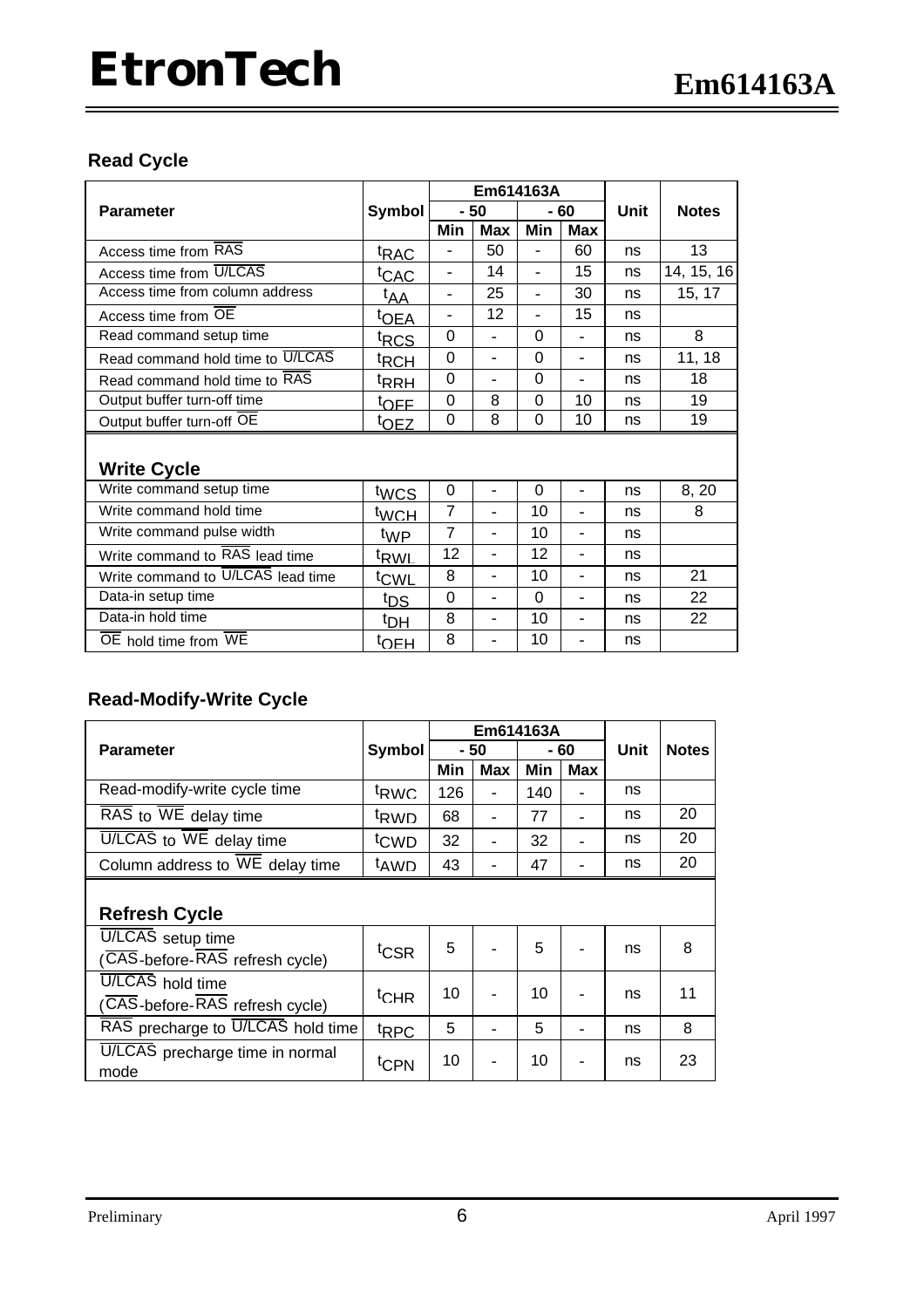### **EDO Page Mode Cycle**

|                                                                               | <b>Symbol</b>     | Em614163A                |                          |                |                          |      |              |
|-------------------------------------------------------------------------------|-------------------|--------------------------|--------------------------|----------------|--------------------------|------|--------------|
| <b>Parameter</b>                                                              |                   | $-50$                    |                          | 60             |                          | Unit | <b>Notes</b> |
|                                                                               |                   | Min                      | <b>Max</b>               | Min            | <b>Max</b>               |      |              |
| EDO page mode cycle time                                                      | t <sub>PC</sub>   | 20                       |                          | 25             |                          | ns   | 25           |
| EDO page mode U/LCAS precharge<br>time                                        | $t_{\text{CP}}$   | 8                        |                          | 10             |                          | ns   | 23           |
| EDO page mode RAS pulse width                                                 | t <sub>RASP</sub> | $\overline{\phantom{0}}$ | 100000                   | $\overline{a}$ | 100000                   | ns   | 24           |
| Access time from U/LCAS precharge                                             | t <sub>CPA</sub>  | ÷,                       | 30                       | $\overline{a}$ | 35                       | ns   | 11, 15       |
| RAS hold time from U/LCAS<br>precharge                                        | <sup>t</sup> CPRH | 30                       |                          | 35             |                          | ns   |              |
| EDO page mode read-modify-write<br>cycle U/LCAS precharge to WE<br>delay time | tc <sub>PW</sub>  | 48                       |                          | 55             |                          | ns   | 11           |
| EDO page mode read-modify-write<br>cycle time                                 | t <sub>PRWC</sub> | 64                       |                          | 66             |                          | ns   |              |
| OE low to CAS high setup time                                                 | toes              | 5                        |                          | 5              |                          | ns   |              |
| OE high hold time from CAS high                                               | <b>tOEHC</b>      | 8                        |                          | 10             |                          | ns   |              |
| OE high pulse width                                                           | toEP              | $\overline{7}$           | $\overline{\phantom{0}}$ | 10             | -                        | ns   |              |
| OE setup prior to RAS during hidden<br>refresh cycle                          | <sup>t</sup> ORD  | 0                        |                          | 0              |                          | ns   |              |
| Data output hold after CAS low                                                | <sup>t</sup> COH  | 5                        |                          | 5              | $\overline{\phantom{a}}$ | ns   |              |
| Output disable delay from WE                                                  | t <sub>WHZ</sub>  | $\Omega$                 | 13                       | 0              | 13                       | ns   |              |
| WE pulse width for output disable<br>when CAS high                            | twpz              | $\overline{7}$           |                          | $\overline{7}$ |                          | ns   |              |
| <b>Counter Test Cycle</b>                                                     |                   |                          |                          |                |                          |      |              |
| U/LCAS precharge time in counter<br>test cycle                                | $t$ CPT           | 30                       |                          | 30             |                          | ns   | 23           |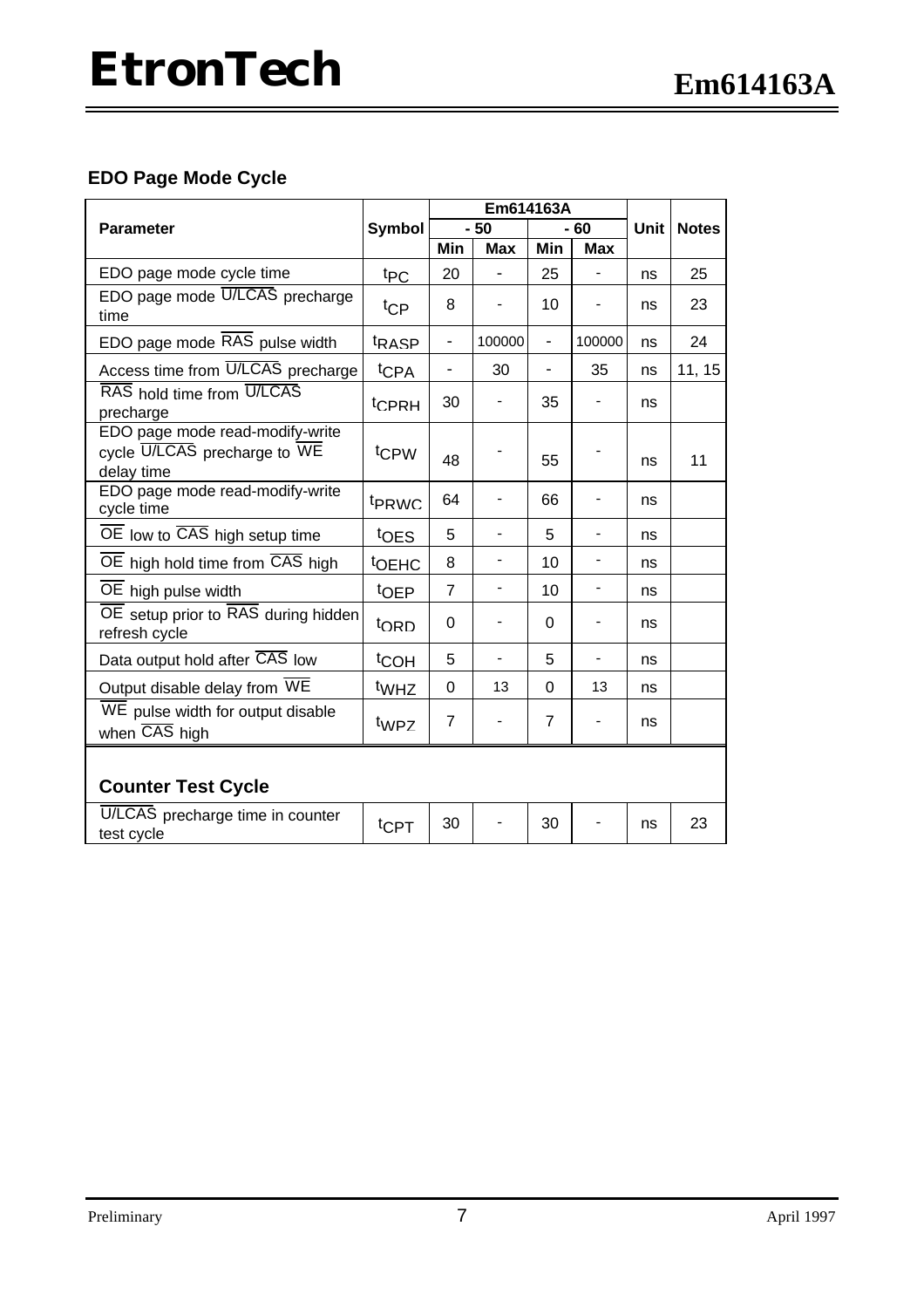#### **Notes:**

- 1. Assume  $t_T = 5$ ns.
- 2. An initial pause of 100 us is required after power up followed by a minimum of eight initialization cycles (RAS-only refresh cycle or CAS-beofre-RAS refresh cycle). If the internal refresh counter is used, a minimum of eight CASbefore-RAS refresh cycles are required.
- 3. In delayed write or read-modify-write cycles,  $\overline{OE}$  must disable output buffer prior to applying data to the device.
- 4. When both LCAS and UCAS go low at the same time, all 16-bits data are written into the device. LCAS and UCAS cannot be straggered within the same write/read cycles.
- 5. All the  $V_{CC}$  and all the  $V_{SS}$  pins shall be supplied with the same voltages.
- 6. t<sub>RAS</sub>(min) = t<sub>RWD</sub>(min) + t<sub>RWL</sub>(min) + t<sub>T</sub> in read-modify-write cycle.
- 7.  $\,$  t<sub>CAS</sub>(min) = t<sub>CWD</sub>(min) + t<sub>CWL</sub>(min) + t<sub>T</sub> in read-modify-write cycle.
- 8. t<sub>ASC</sub>, t<sub>CAH</sub>, t<sub>RCS</sub>, t<sub>CSR</sub>, t<sub>WCS</sub>, t<sub>WCH</sub>, and t<sub>RPC</sub> are determined by the earlier falling edge of UCAS or LCAS.
- 9. Operation with the t<sub>RCD</sub>(max) limit insures that t<sub>RAC</sub>(max) can be met. t<sub>RCD</sub>(max) is specified as a reference point only: If t<sub>RCD</sub> is greater than the specified t<sub>RCD</sub>(max) limit, then access time is controlled exclusively by t<sub>CAC</sub>.
- 10. Operation with the t<sub>RAD</sub>(max) limit insures that t<sub>RAC</sub>(max) can be met. t<sub>RAD</sub>(max) is specified as a reference point only: If t<sub>RAD</sub> is greater than the specified t<sub>RAD</sub>(max) limit, then access time is controlled exclusively by t<sub>AA</sub>.
- 11. t<sub>CRP</sub>, t<sub>CHR</sub>, t<sub>RCH</sub>, t<sub>CPA</sub> and t<sub>CPW</sub> are determined by the later rising edge of UCAS or LCAS.
- 12. V<sub>IH</sub>(min) and V<sub>IL</sub>(max) are reference levels for measuring timing of input signals. Also, transition times are measured between  $V_{\text{IH}}$  and  $V_{\text{IL}}$ .
- 13. Assumes that t<sub>RCD</sub>≤t<sub>RCD</sub>(max) and t<sub>RAD</sub>≤t<sub>RAD</sub>(max). If t<sub>RCD</sub> or t<sub>RAD</sub> is greater than the maximum recommended value shown in this table,  $t_{RAC}$  exceeds the value shown.
- 14. Assumes that t<sub>RCD</sub>≥t<sub>RCD</sub>(max) and t<sub>RAD</sub>≥t<sub>RAD</sub>(max).
- 15. Access time is determined by the longer of  $t_{AA}$  or  $t_{CAC}$  or  $t_{CPA}$ .
- 16. t<sub>CAC</sub> is guaranteed for one TTL and 50pF load.
- 17. Assumes that t<sub>RCD</sub>≤t<sub>RCD</sub>(max) and t<sub>RAD</sub>≤t<sub>RAD</sub>(max).
- 18. Either t<sub>RCH</sub> or t<sub>RRH</sub> must be satisfied for a read cycle.
- 19.  $t_{OFF}$ (max) and  $t_{OEZ}$ (max) define the time at which the output achieves the open circuit condition and is not referenced to output voltage levels. The  $t_{\text{OFF}}$  is determined by the later rising edge of  $\overline{\text{RAS}}$  or  $\overline{\text{CAS}}$ .
- 20. twcs, tRWD, tcwD and tAWD are not restrictive operating parameters. They are included in the data sheet as electrical characteristics only; if t<sub>WCS</sub>≥t<sub>WCS</sub>(min), the cycle is an early write cycle and the data out pin will remain open circuit (high impedance) throughout the entire cycle; if t<sub>RWD</sub>≥t<sub>RWD</sub>(min), t<sub>CWD</sub>≥t<sub>CWD</sub>(min),  $t_{\text{AWD}} \geq t_{\text{AWD}}$ (min) and  $t_{\text{CPW}} \geq t_{\text{CPW}}$ (min), the cycle is a read-modify-write and the data output will contain data read from the selected cell; if neither of the above sets of conditions is satisfied, the condition of the data out (at access time) is indeterminate.
- 21.  $t_{CMI}$  shall be satisfied by both  $\overline{UCAS}$ ,  $\overline{LCAS}$ .
- 22. These parameters are referenced to  $\overline{UCAS}$  or  $\overline{LCAS}$  leading edge in an early write cycle and to  $\overline{WE}$  edge in a delayed write or a read-modify-write cycle.
- 23.  $t_{CPN}$ ,  $t_{CP}$  and  $t_{CPT}$  are determined by the time that both  $\overline{UCAS}$  and  $\overline{LCAS}$  are high.
- 24.  $t_{RASP}$  defines  $\overline{RAS}$  pulse width in fast page mode cycles.
- 25. Assume t<sub>T</sub> = 2ns.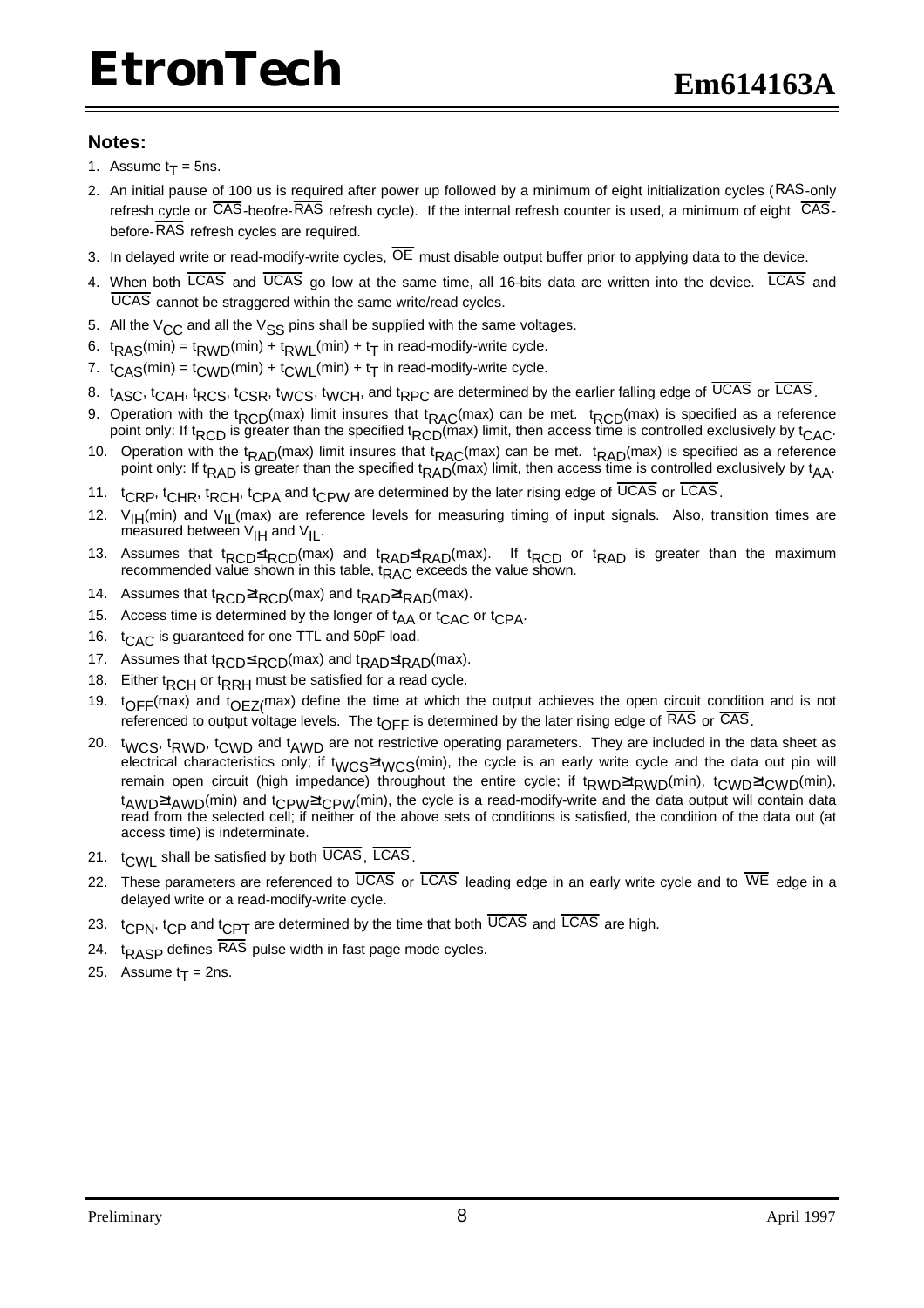#### **Timing Waveforms**

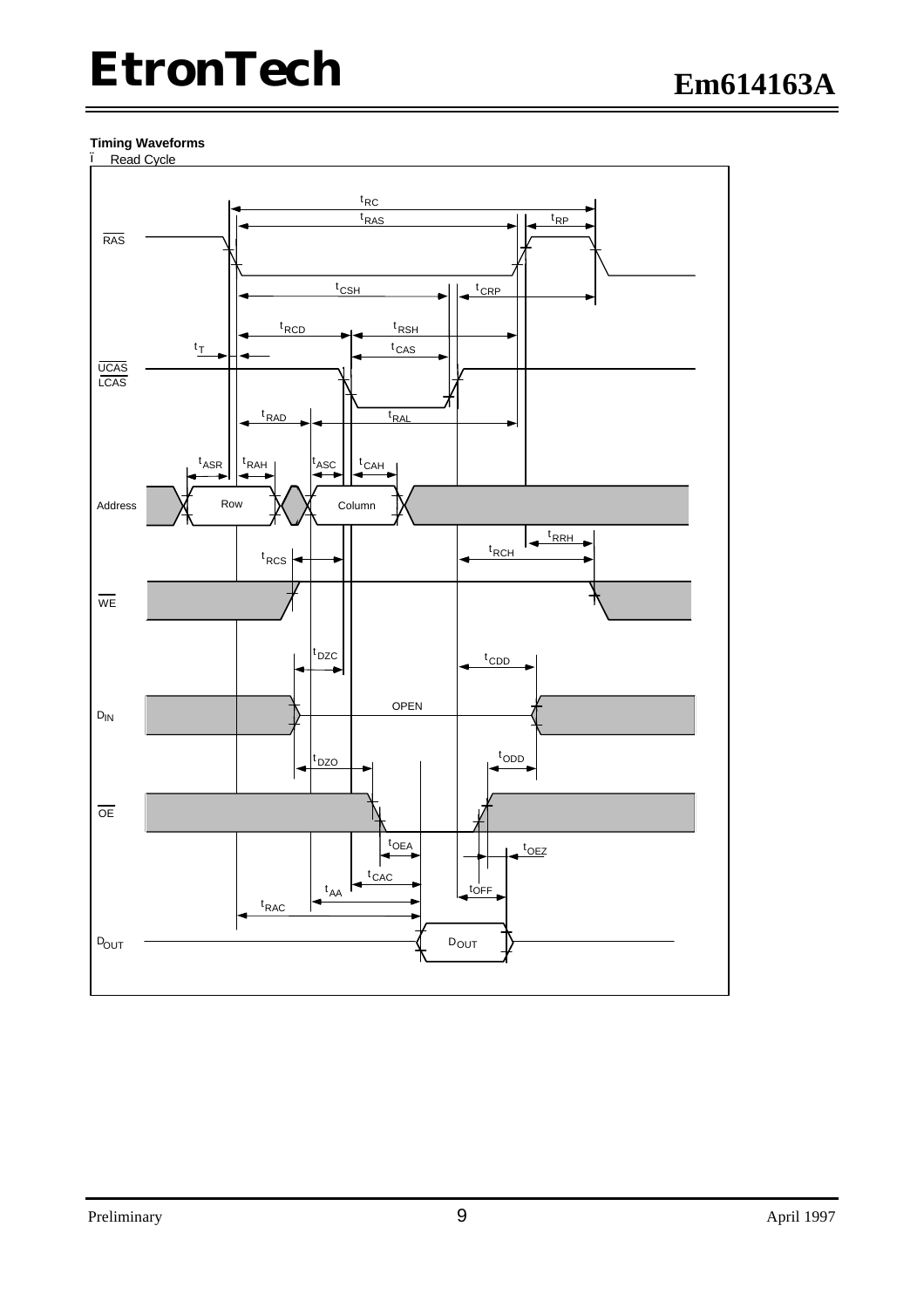• Early Write Cycle

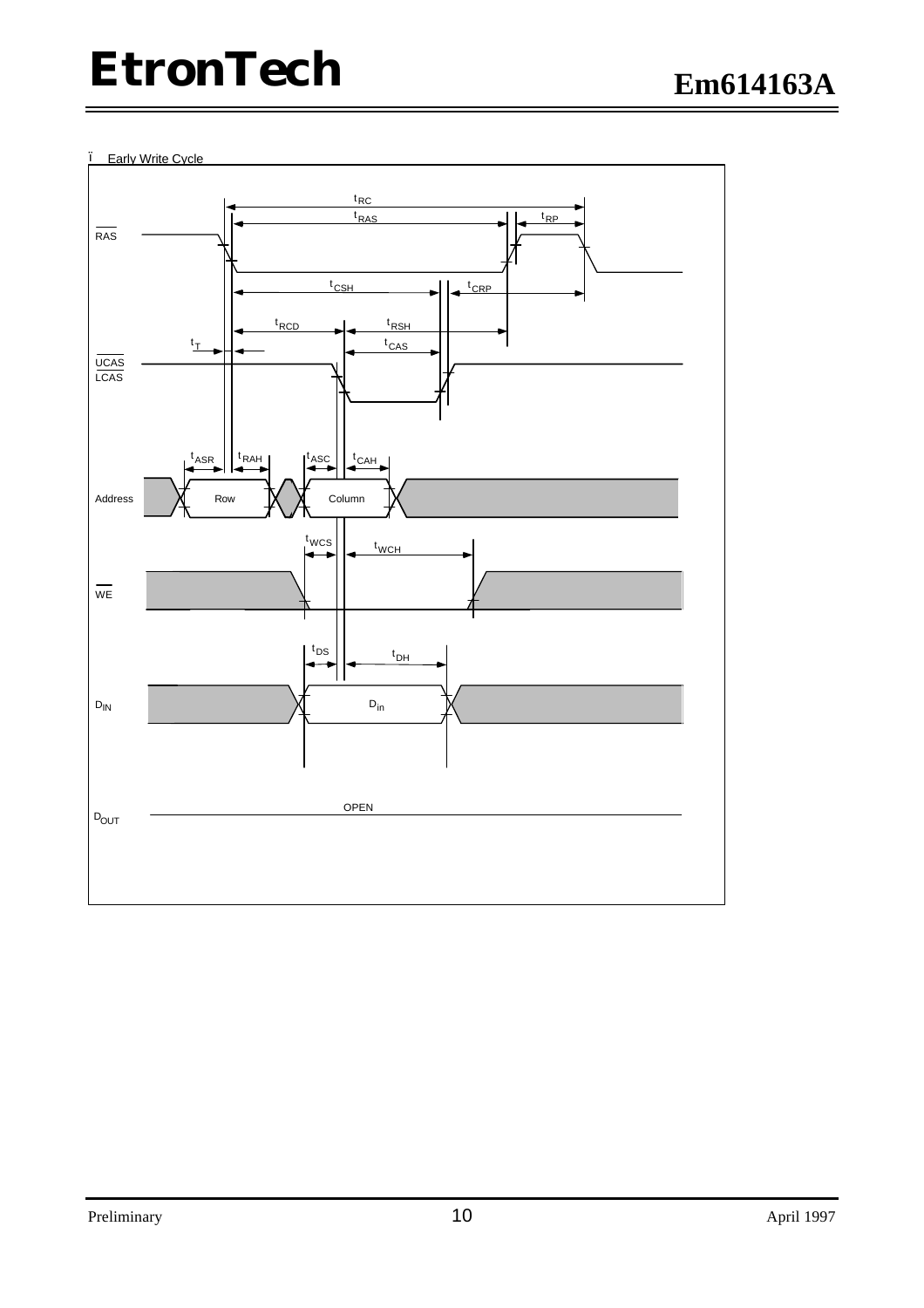#### • Read-Modify-Write Cycle

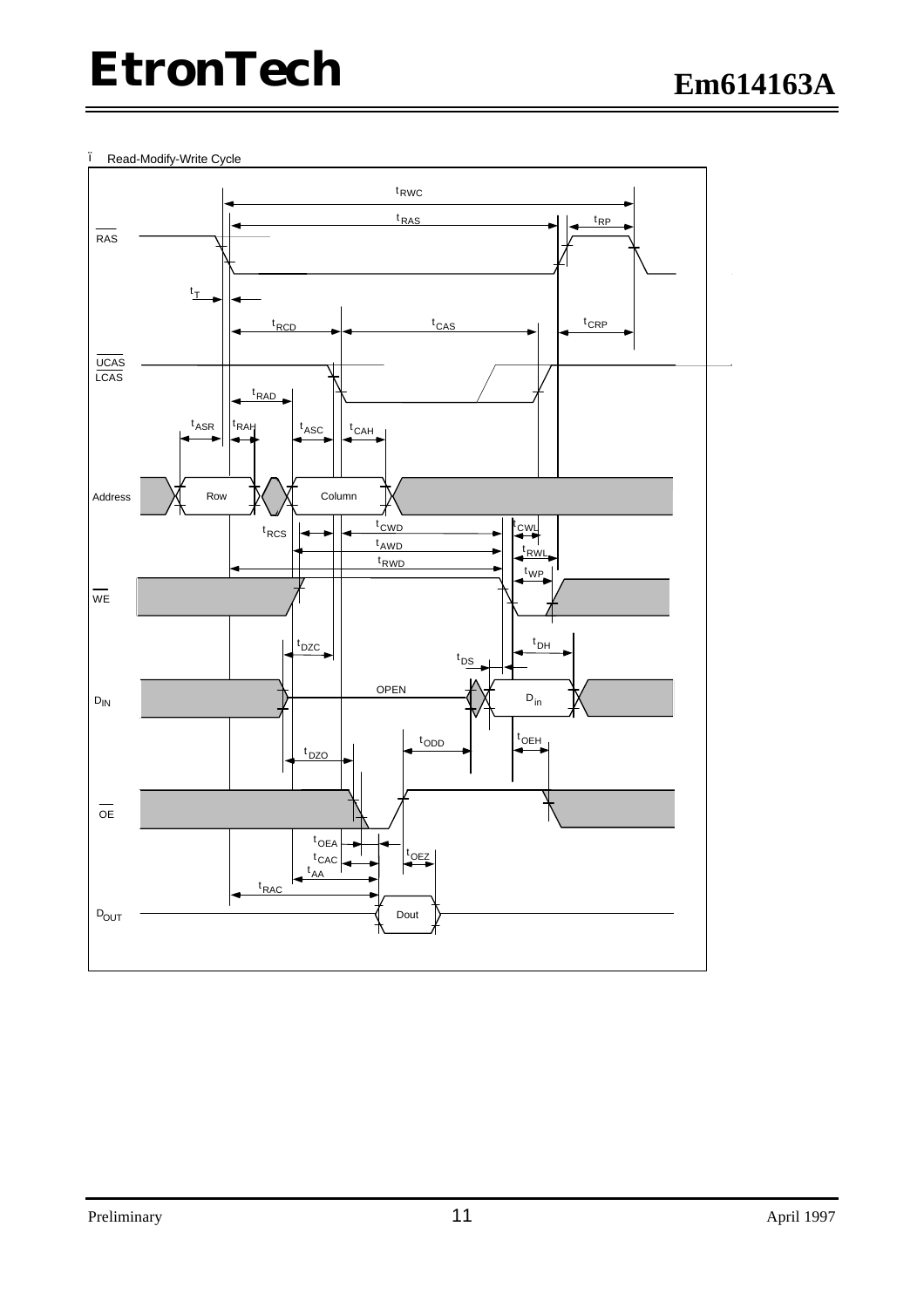#### • Delayed Write Cycle

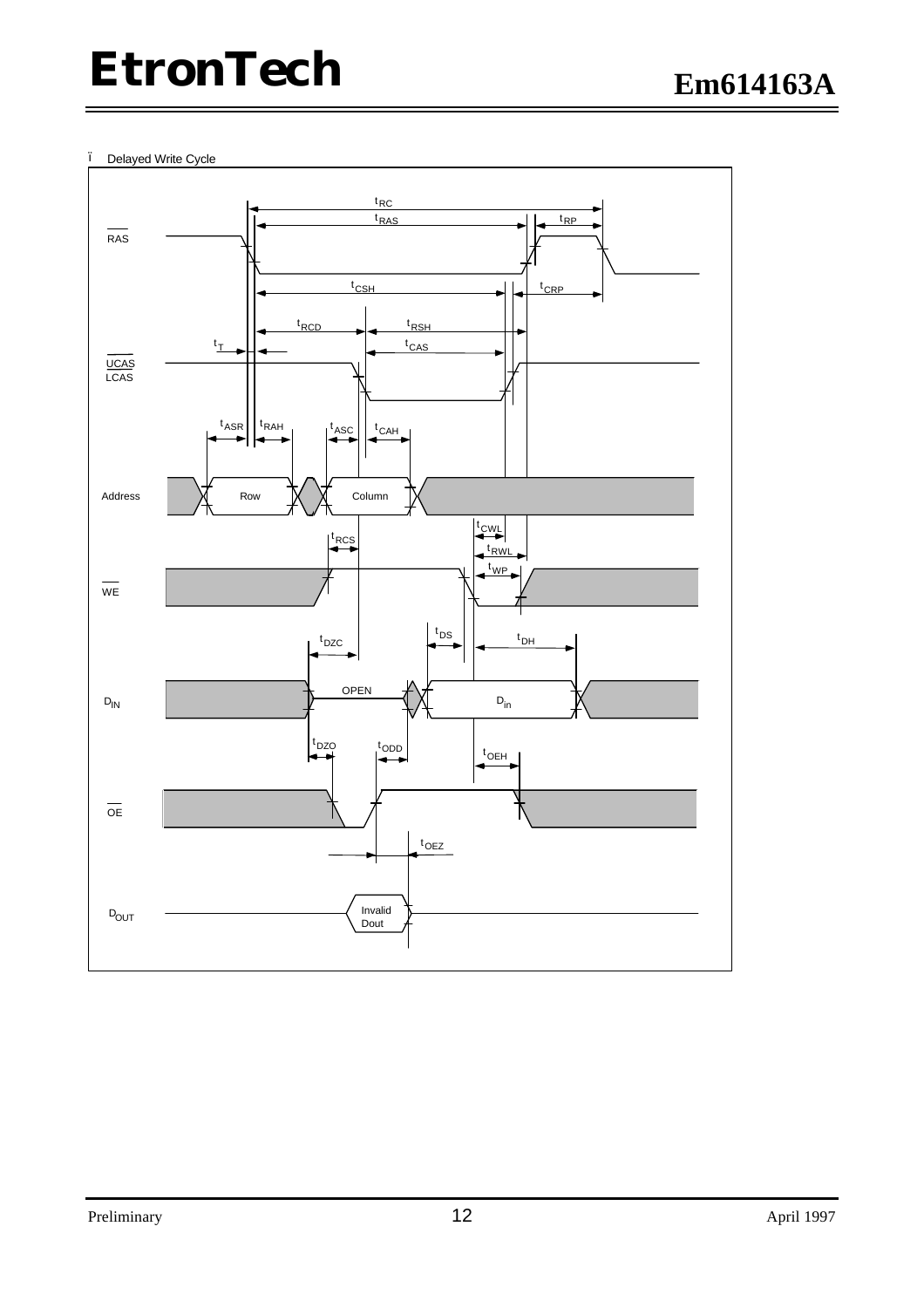• EDO Page Mode Read Cycle

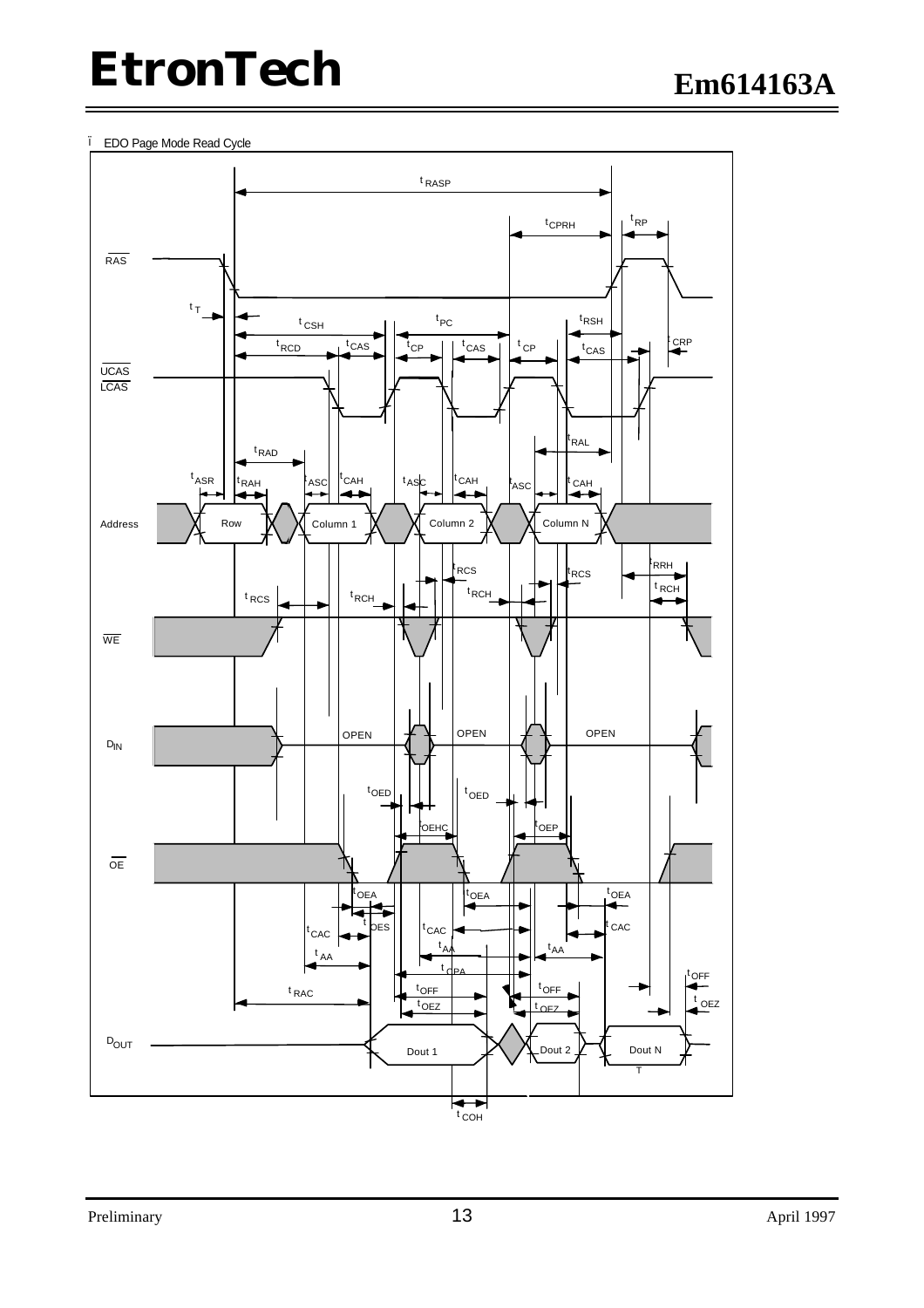• EDO Page Mode Early Write Cycle

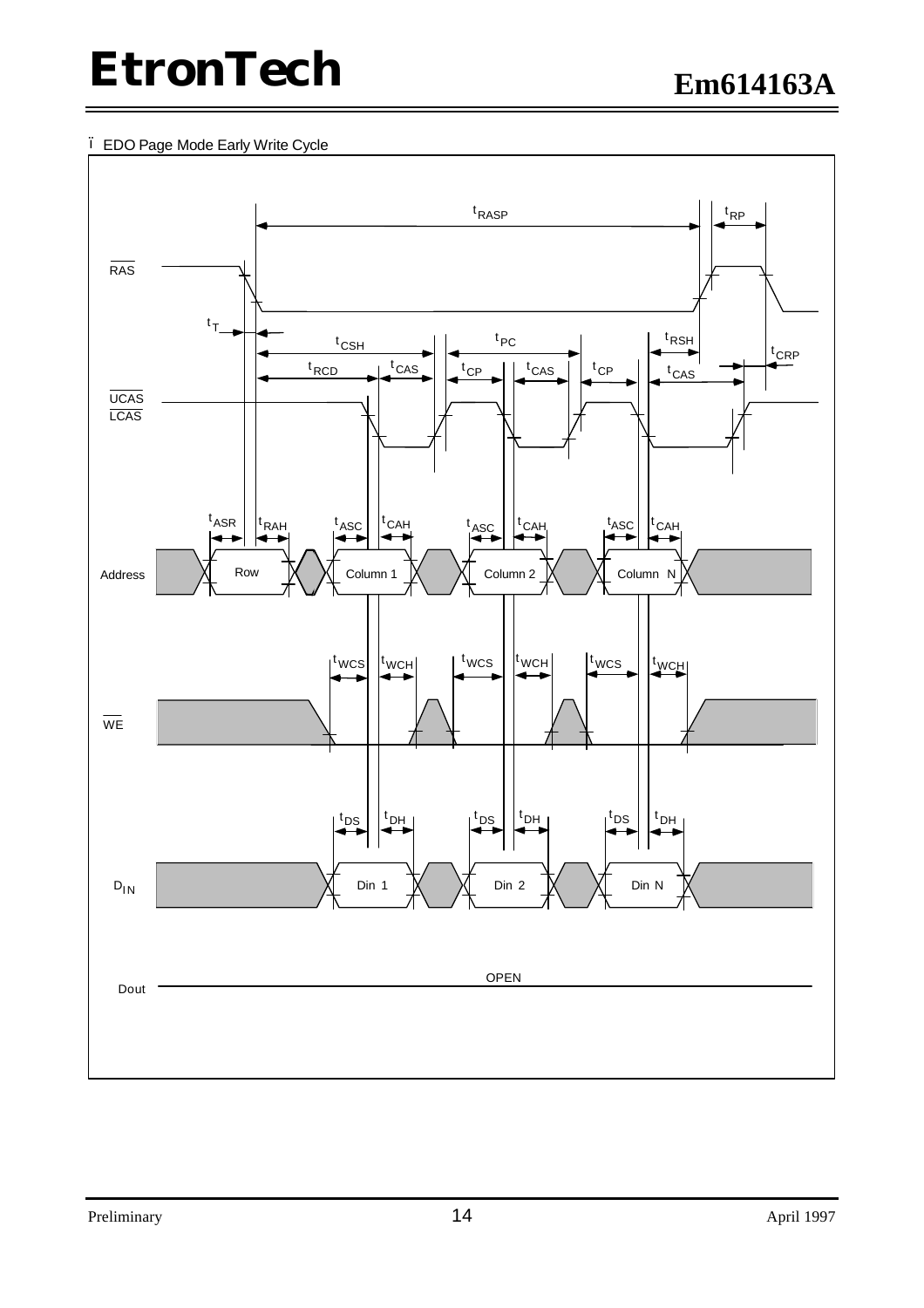EDOPageModeRead+Modify-WriteCyde

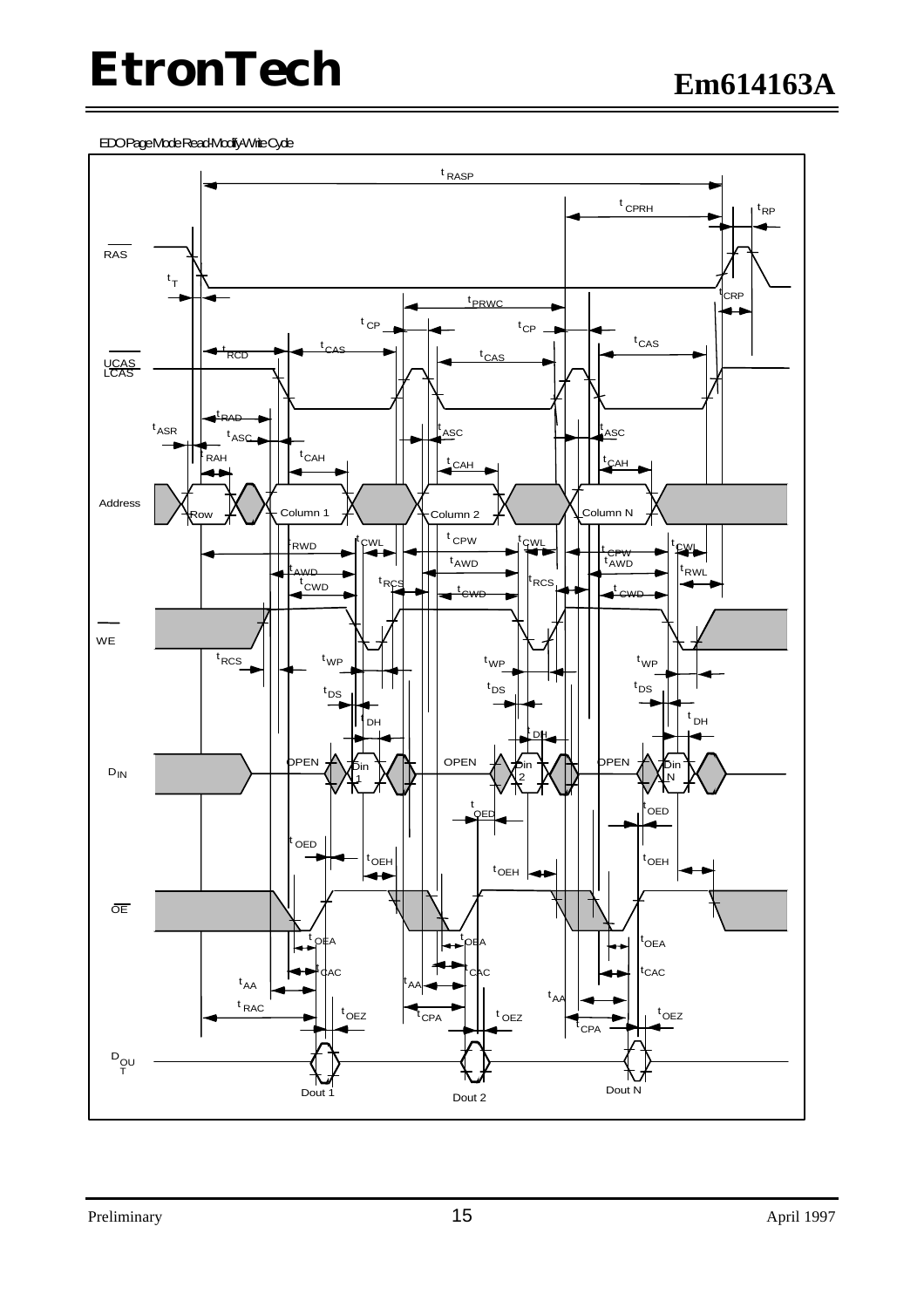Read Cycle with WE Controlled Disable

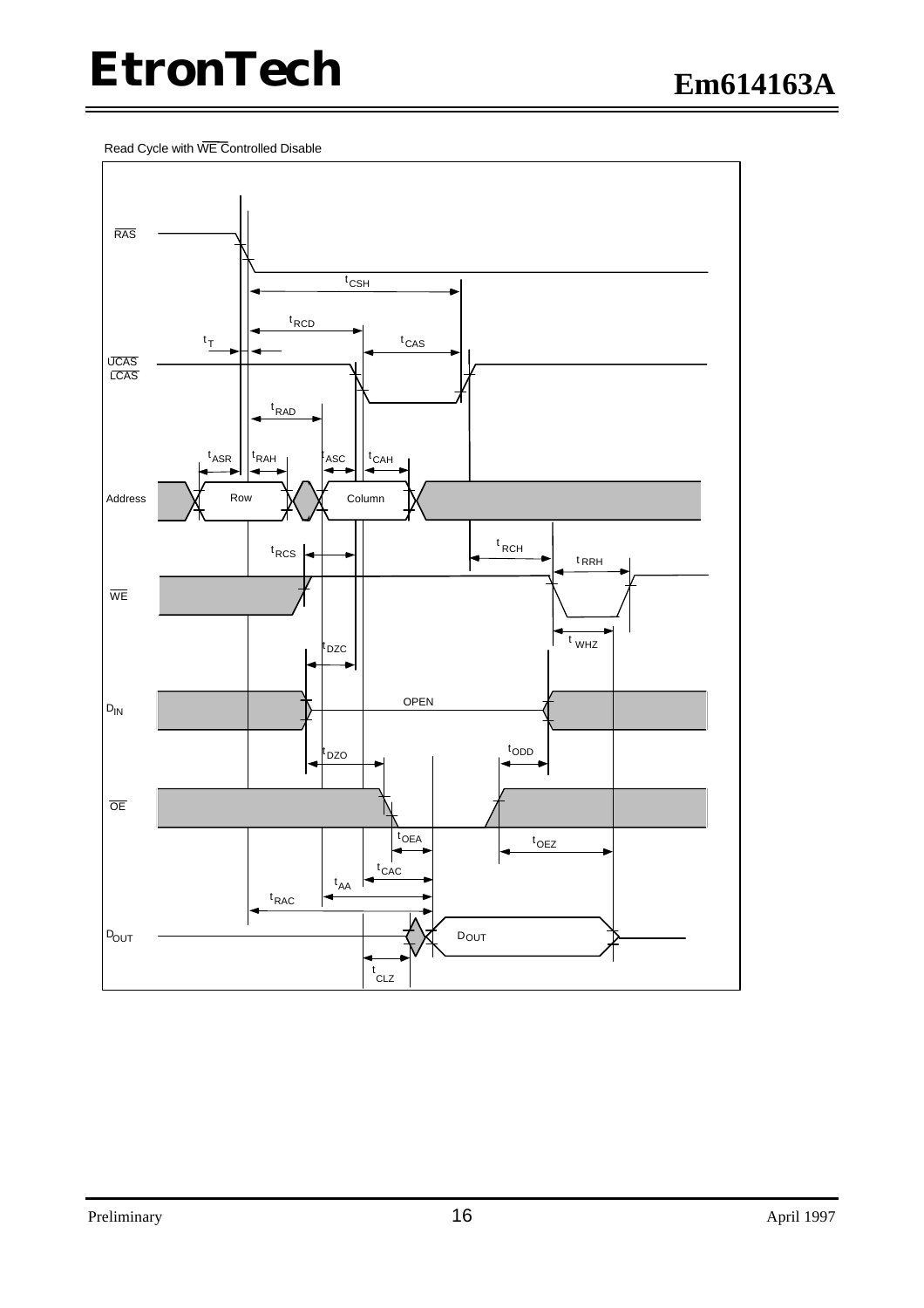• EDO-Page-Mode Read-Early-Write Cycle

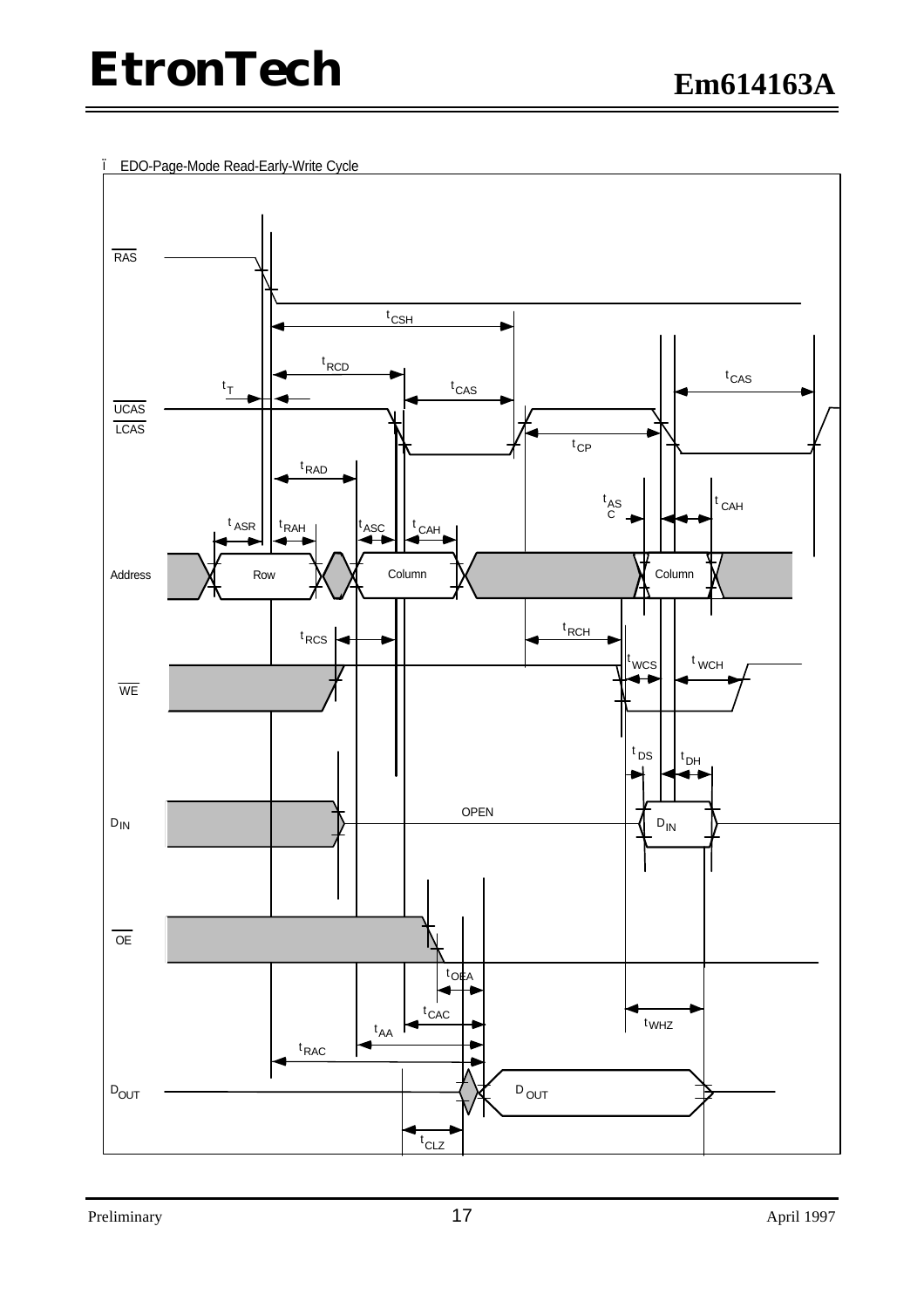#### • RAS-Only Refresh Cycle





• CAS-Before-RAS Refresh Cycle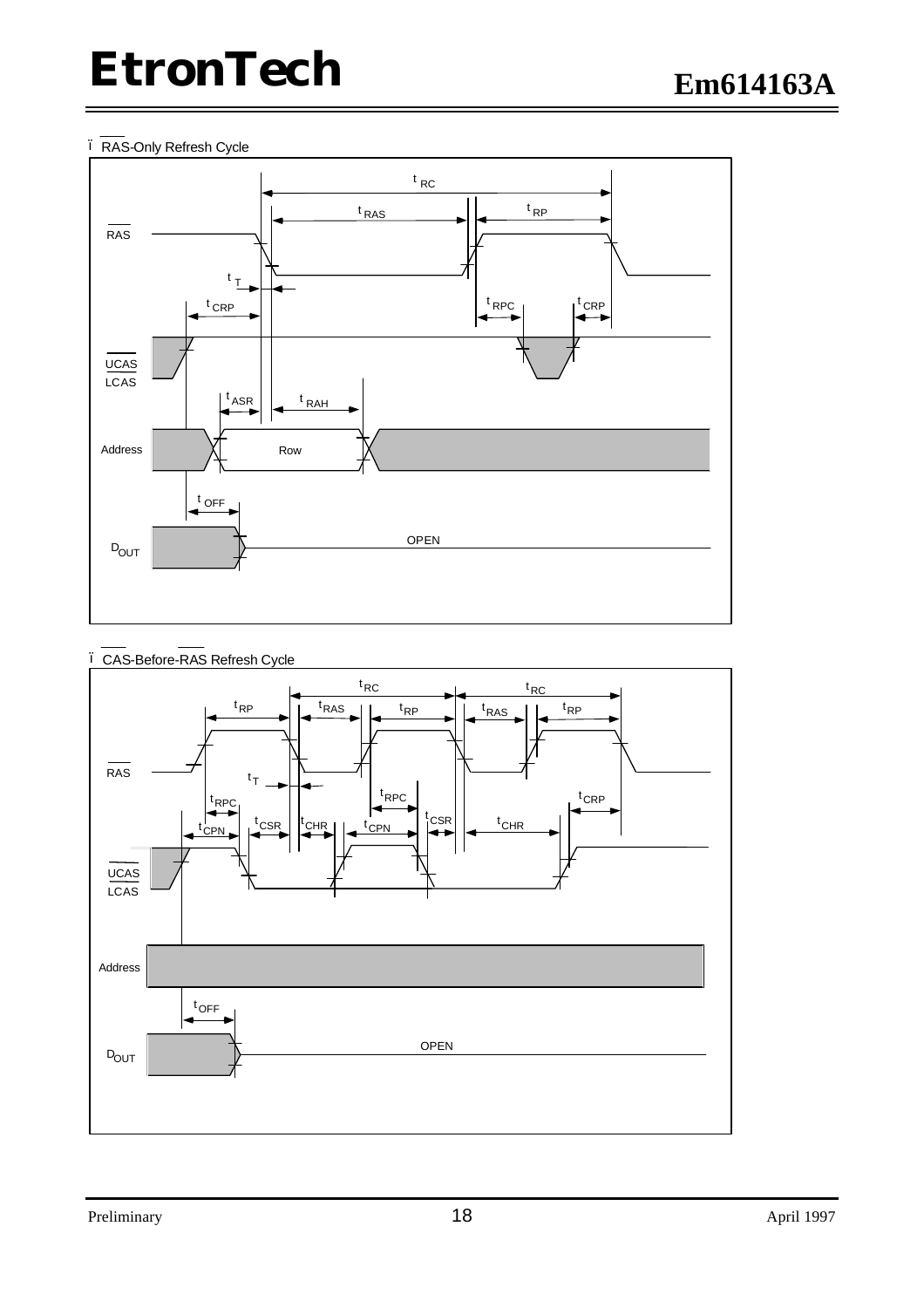#### • Hdden Refresh Cycle

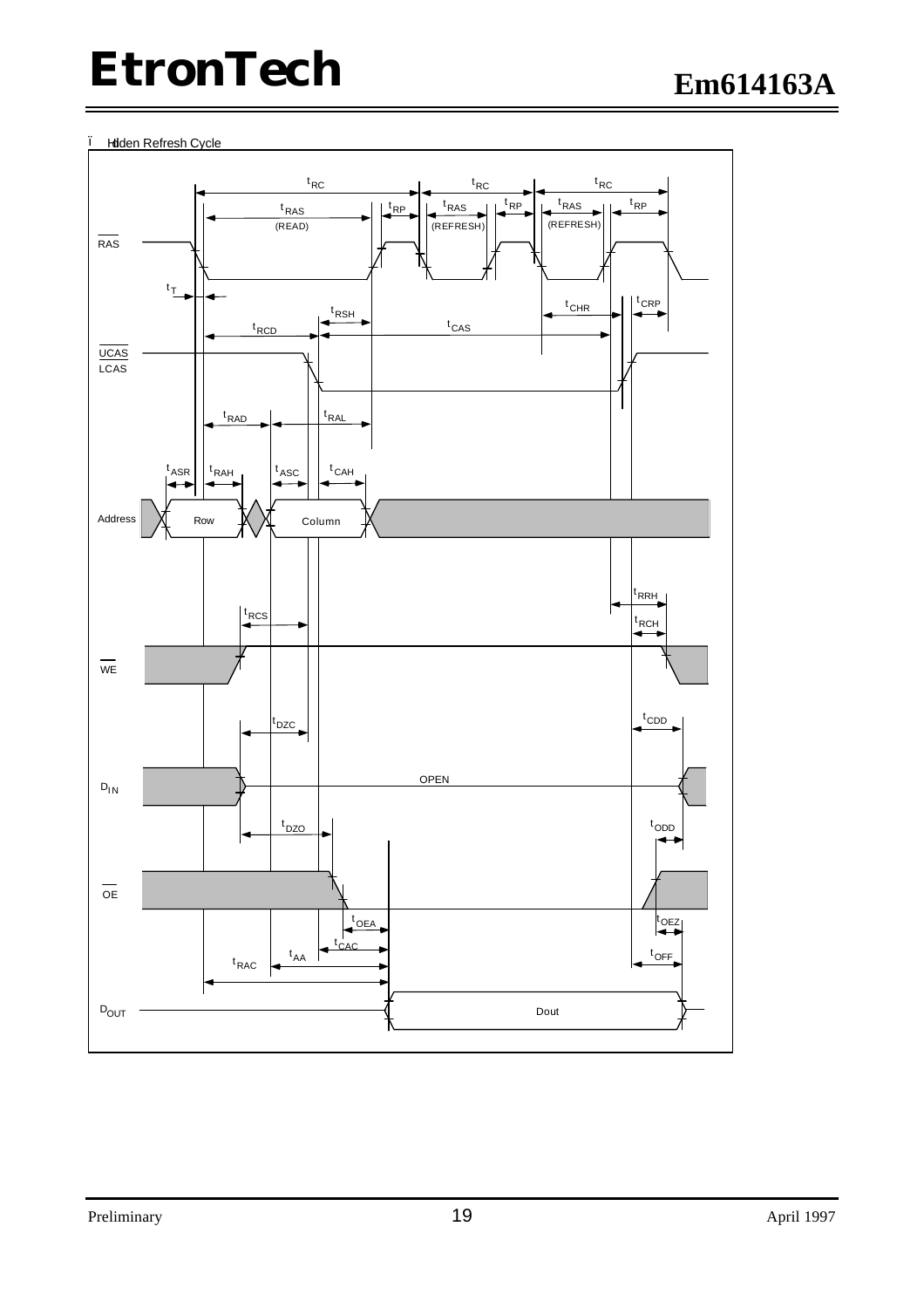

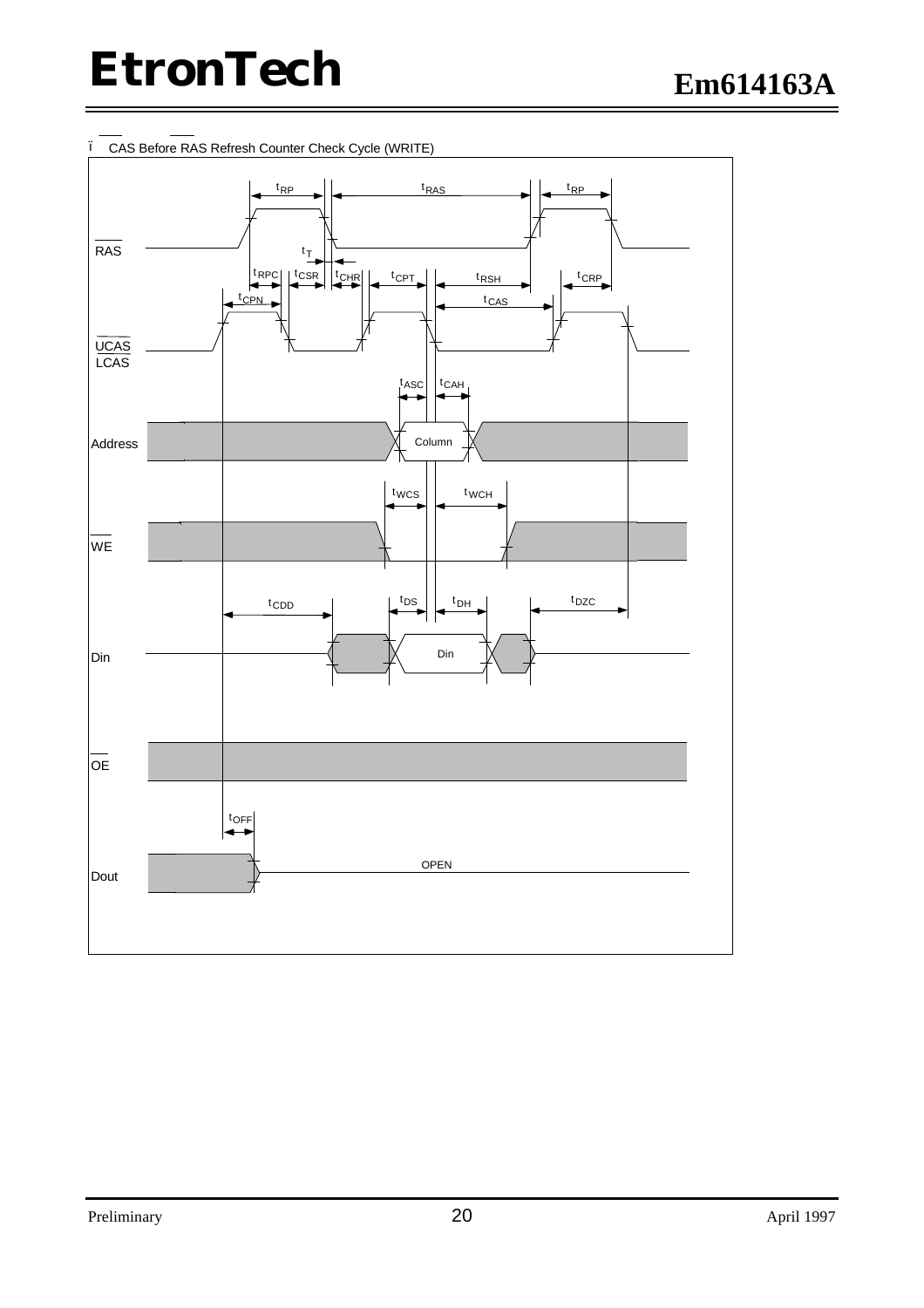#### **Outline Drawing**

#### **40-Pin SOJ**



| Symbol                      | <b>Dimension in inch</b> |            |              | <b>Dimension in mm</b> |            |              |  |
|-----------------------------|--------------------------|------------|--------------|------------------------|------------|--------------|--|
|                             | Min                      | <b>Num</b> | Max          | Min                    | <b>Num</b> | <b>Max</b>   |  |
| A                           |                          |            | 0.144        |                        |            | 3.66         |  |
| A1                          | 0.025                    |            |              | 0.64                   | ۰          |              |  |
| A2                          | 0.105                    | 0.110      | 0.115        | 2.67                   | 2.79       | 2.92         |  |
| b1                          | 0.026                    | 0.028      | 0.032        | 0.66                   | 0.71       | 0.81         |  |
| b                           | 0.016                    | 0.018      | 0.022        | 0.41                   | 0.46       | 0.56         |  |
| C                           | 0.008                    | 0.010      | 0.014        | 0.20                   | 0.25       | 0.36         |  |
| D                           |                          | 1.025      | 1.035        |                        | 26.04      | 26.29        |  |
| E                           | 0.395                    | 0.400      | 0.405        | 10.03                  | 10.16      | 10.29        |  |
| $\left  \mathbf{e} \right $ | 0.044                    | 0.050      | 0.056        | 1.12                   | 1.2        | 1.42         |  |
| e1                          | 0.348                    | 0.368      | 0.388        | 8.84                   | 9.35       | 9.86         |  |
| <b>HE</b>                   | 0.430                    | 0.440      | 0.450        | 10.92                  | 11.18      | 11.43        |  |
| L                           | 0.088                    | 0.098      | 0.108        | 2.24                   | 2.49       | 2.74         |  |
| S                           |                          | ۰          | 0.050        |                        |            | 1.27         |  |
| Y                           |                          |            | 0.004        | ٠                      |            | 0.10         |  |
| q                           | $0^{\circ}$              |            | $10^{\circ}$ | $0^{\circ}$            |            | $10^{\circ}$ |  |

#### **NOTE :**

- 1. Dimension D Max & S include mold flash or tie bar burrs.
- 2. Dimension b1 does not include dambar protrusion/intrusion.
- 3. Dimension D & E include mold mismatch and are determined at the mold parting line.
- 4. Controlling dimension : inch
- 5. General appearance spec. should be based on final visual inspection spec.